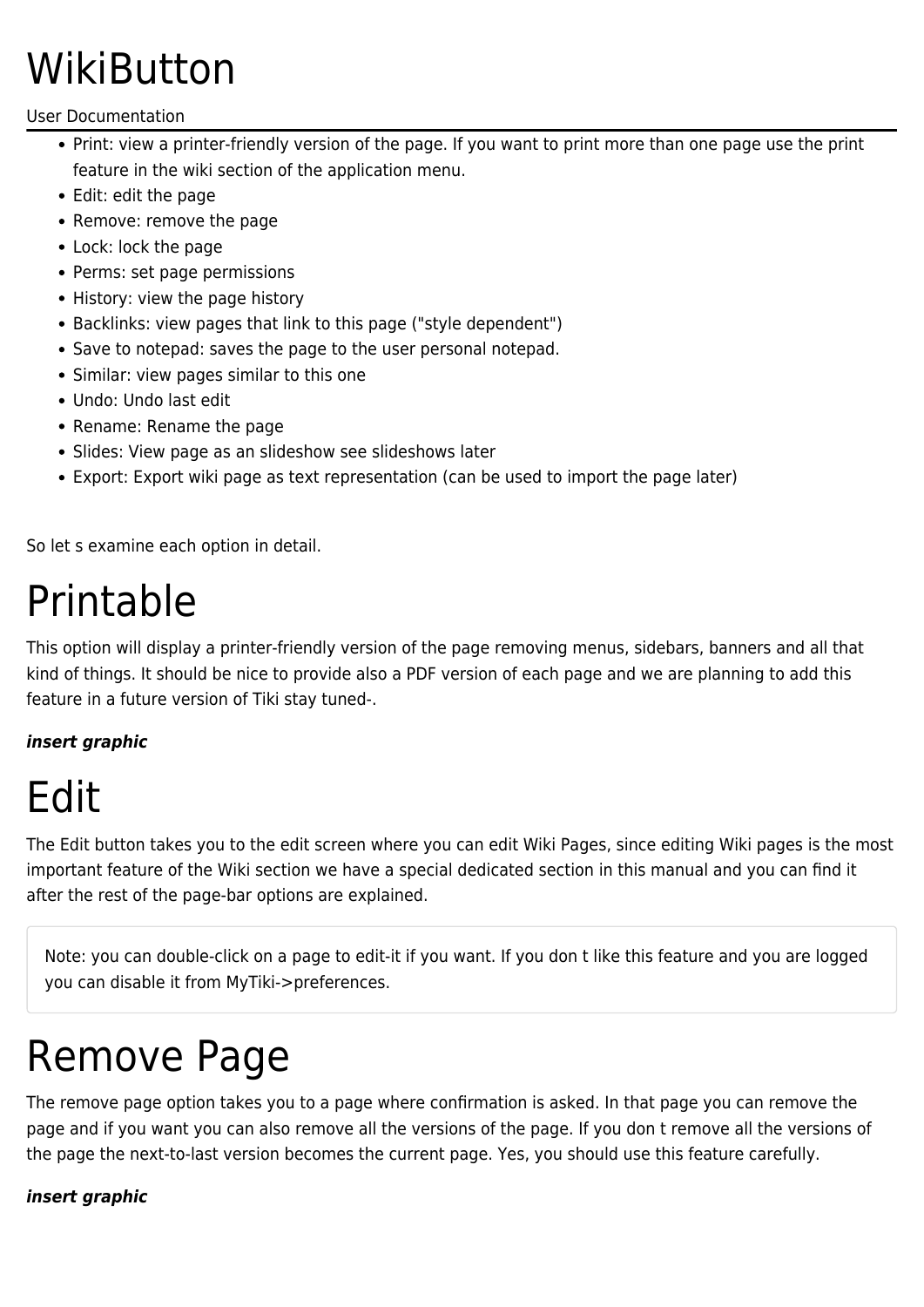# Lock

The lock/ unlock button is used to lock/unlock pages, when a page is locked nobody can edit the page when until it is first unlocked. This can be used to lock some pages that you don't want to be edited by anynone in open Wikis where everybody can edit pages, for example the HomePage in some Wikis.

If the users can lock pages feature is enabled then users with the right permision can lock/unlock pages and only the user who locked the page can unlock it (or admin) if the feature is not enabled then only admins can lock/unlock pages.

Example:

## *insert graphic*

When the page is locked the locked icon will be displayed place the mouse over the lock icon to see who locked the page. If you have admin permission or you are the user who locked the page (if user level locks are enabled) then an unlock button will be displayed at the page bar.

# Permissions & email notifications

**Maybe you should read about the Tiki permission and groups system before reading this section**

#### *insert graphic*

In this page you can assign permissions to this page overriding the global Tiki permission system. The way to use this screen is easy: select the permission you want to apply and then select the groups that will have the permission for this page. You can remove permissions clicking the remove link once a permission has been assigned.

If you set up the tiki\_p\_view permission for group foo only the users in the foo group will be able to view this page, other users won t be able to see the page even if the have the tiki p view permission. (Of course users with tiki p\_admin are always e nabled to do anything)

# Notifications

From this screen you can also set email addresses that will be notified when a page changes, as an admin you may want to monitor some special or sensitive pages in your site, using this feature Tiki will send an email to the addresses configured here whenever the page changes.

# **History**

## *insert graphic*

One of the most interesting features of the Wiki is that each time you edit a page the previous version is not discarded but stored in the history. If you have the right permissions you can view previous versions and rollback a page to a previous version if needed. This is how vandalizing is prevented/countered if a page is vandalized it will stay in that state only until a user restores a previous version.

In the history screen you can see all the page versions and if you have the right permissions you will see some options for each version, the options are: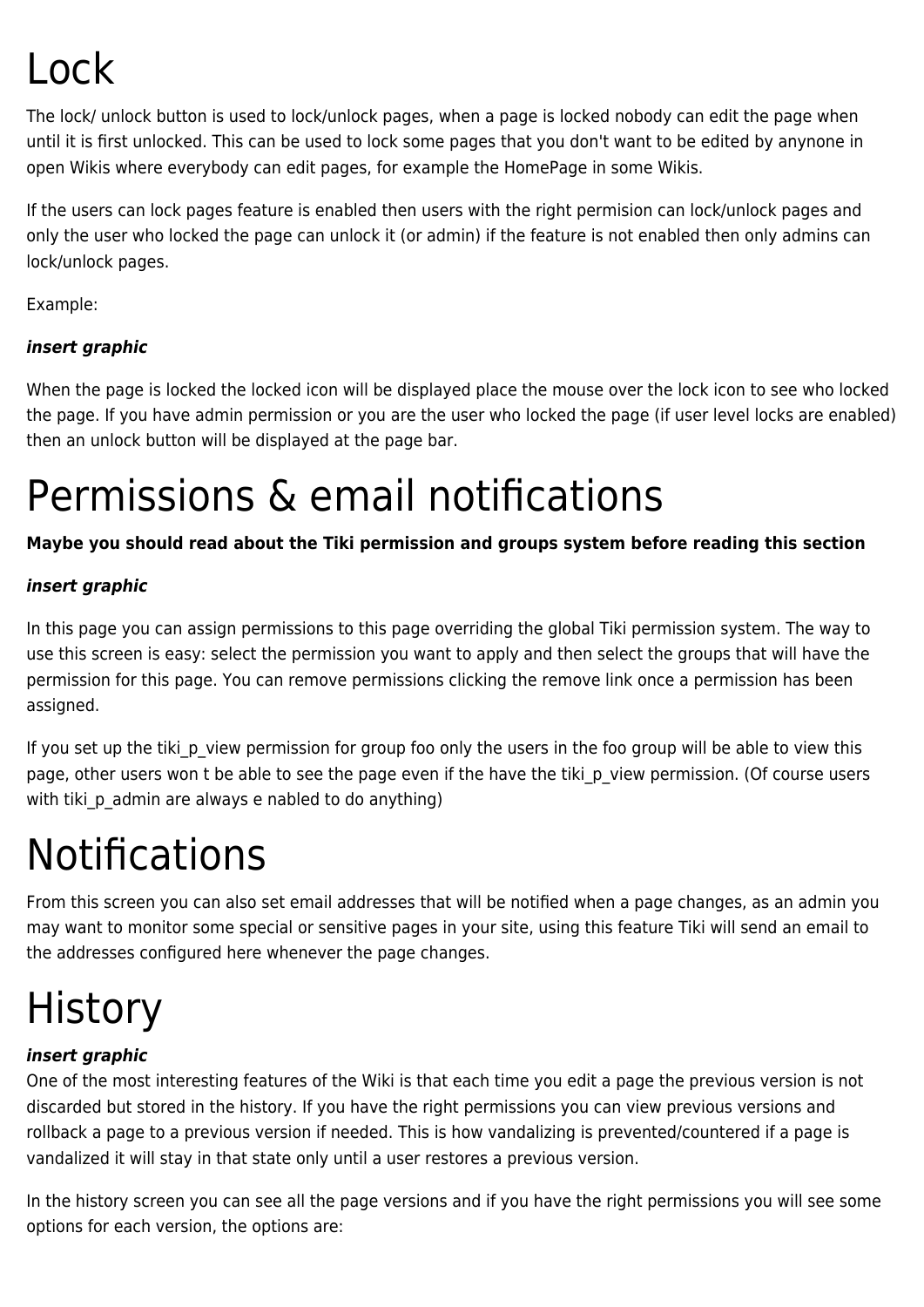- View: view any version of a page
- Rollback: rollback a page to any version
- Source: View the source of that page version
- Compare: compare the version and the current page side-by-side
- Diff: view a diff between any version and the current version

## View

View will show you that version of the Page.

## Remove

Marking versions and clicking the del button will remove the selected versions of the page from the history (if you have the permissions)

## Compare

## *insert graphic*

Compare shows a side-by-side comparison between the selected version and the current version.

## Diff

#### *insert graphic*

The diff tool computes a diff between the current version and any selected version in the history, the result is shown as in the figure, you can see what was removed, what was added and where from the old version to the current one. Some people like diffs and others prefer the side-by-side compare tool, you can use whatever you want or both.

## Source

Shows the source of the selected version.

## Rollback

Rollback is used to revert a page to a given version. You will be asked for confirmation before rolling back a page to a previous version.

The rollback option can be used if you don t like the current version of a page and want to switch to an older version, an alternative is to remove all the versions that you don t like until the desired version becomes the current one.

Note: If you want a feature to do a massive rollback of several pages you may want to read about Tags , you can find about tags in the Admin section.

# Backlinks

*insert graphic*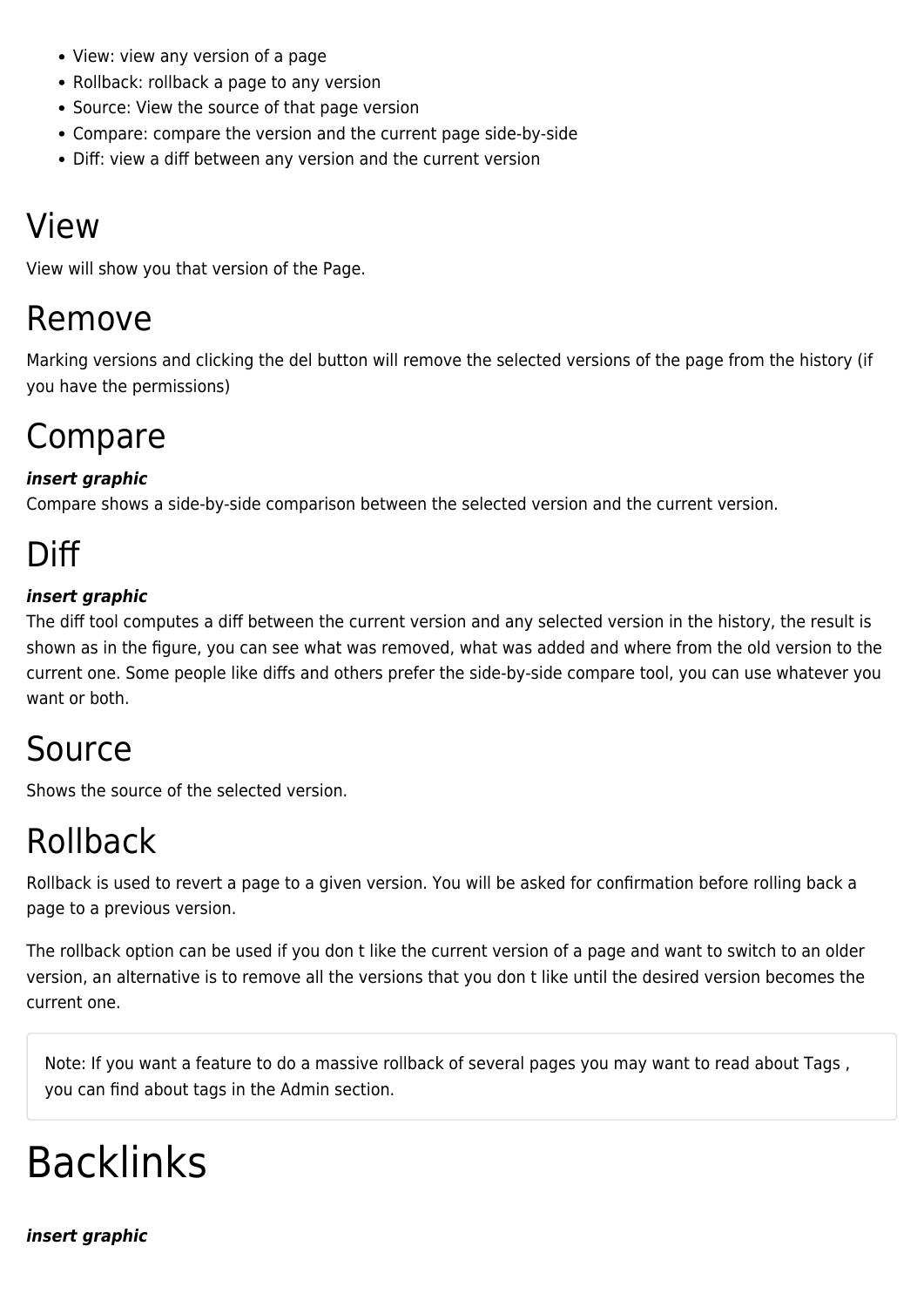Backlinks are links from any page to the current page (the page you are reading), you can use the backlinks option to see which pages are linking to a particular page and find orphan pages, pages with no backlinks. Orphan pages are likely to get very few visits if any and in many ocasions orphan pages are old pages that were removed from the Wiki and you may need to delete them.

# Similar Pages

Like pages show a listing of pages named similar to the current page. As you know a page is named using CapitalizedWordsSmashedTogether, like pages show pages where one of this smashed words is the same as one of the words in the current pages. For example MyPage NFLResultsPage OpinionsPage are similar becasue they share the word Page .

# Undo

The undo button can be used to undo the last edition of a page, if the undo feature is eanbled then users that can edit pages can undo what they did even if they can t rollback pages or remove versions. Note that users will be able to undo only what they edited and not what other users edited unless the user has permission to remove page versions.

Pressing the undo button removes tha current version of the page making the last version in the history the current page, if no version is in the history then the page is reverted to an empty page.

# Slides

See the slideshows section in the Wiki syntax section just some pages ahead.

# Export

The export button can be used to export the current version of the page, click it and your browser will prompt you to save the file. The exported page can later be imported to the wiki. If you want to export all the versions of a page you can use the export all versions link when editing the page (click the edit button and find the link). If you want to export all the versions of all the pages in the wiki you can do that as admin from the wiki section of the admin panel.

## Rename

## *insert graphic*

The rename button can be used to rename a Wiki page, all the references to that page will be updated as well.

Note that you must have a permission to rename pages. If you try to rename a page to an existing name, you will get an error message.